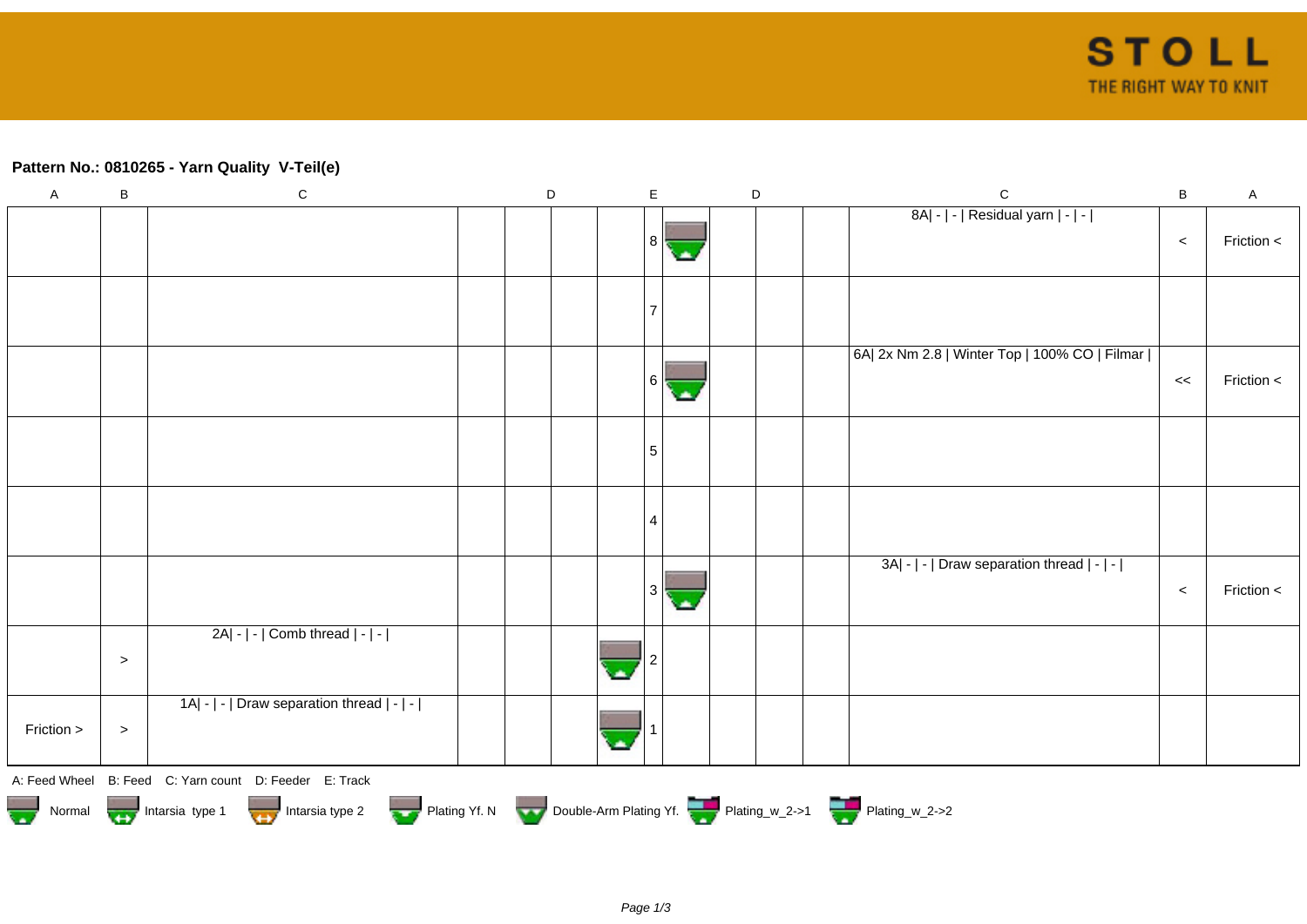## **Pattern No.: 0810265 - Yarn Quality R-Teil(e)**

| $\mathsf A$ | B         | ${\bf C}$                                                                                                                                                                                                                            | $\mathsf D$ | E  | D |  | $\mathsf{C}$                                  | $\, {\bf B}$ | $\mathsf{A}$ |
|-------------|-----------|--------------------------------------------------------------------------------------------------------------------------------------------------------------------------------------------------------------------------------------|-------------|----|---|--|-----------------------------------------------|--------------|--------------|
|             |           |                                                                                                                                                                                                                                      |             | 81 |   |  | 8A  -   -   Residual yarn   -   -             | $\,<$        | Friction <   |
|             |           |                                                                                                                                                                                                                                      |             |    |   |  |                                               |              |              |
|             |           |                                                                                                                                                                                                                                      |             | 61 |   |  | 6A  2x Nm 2.8   Winter Top   100% CO   Filmar | <<           | Friction <   |
|             |           |                                                                                                                                                                                                                                      |             | 5  |   |  | 5A  2x Nm 2.8   Winter Top   100% CO   Filmar | $\,<$        | Friction <   |
| Friction >  | $>>$      | 4A  2x Nm 2.8   Winter Top   100% CO   Filmar                                                                                                                                                                                        |             |    |   |  |                                               |              |              |
|             |           |                                                                                                                                                                                                                                      |             | 3  |   |  | 3A  -   -   Draw separation thread   -   -    | $\,<$        | Friction $<$ |
|             | $\,>$     | $2A - - $ Comb thread $ - - $                                                                                                                                                                                                        |             |    |   |  |                                               |              |              |
| Friction >  | $\, > \,$ | 1A  -   -   Draw separation thread   -   -                                                                                                                                                                                           |             |    |   |  |                                               |              |              |
|             |           | A: Feed Wheel B: Feed C: Yarn count D: Feeder E: Track                                                                                                                                                                               |             |    |   |  |                                               |              |              |
|             |           | Normal <b>Department of the School School School School School School School School School School School School School School School School School School School School School School School School School School School School </b> |             |    |   |  |                                               |              |              |